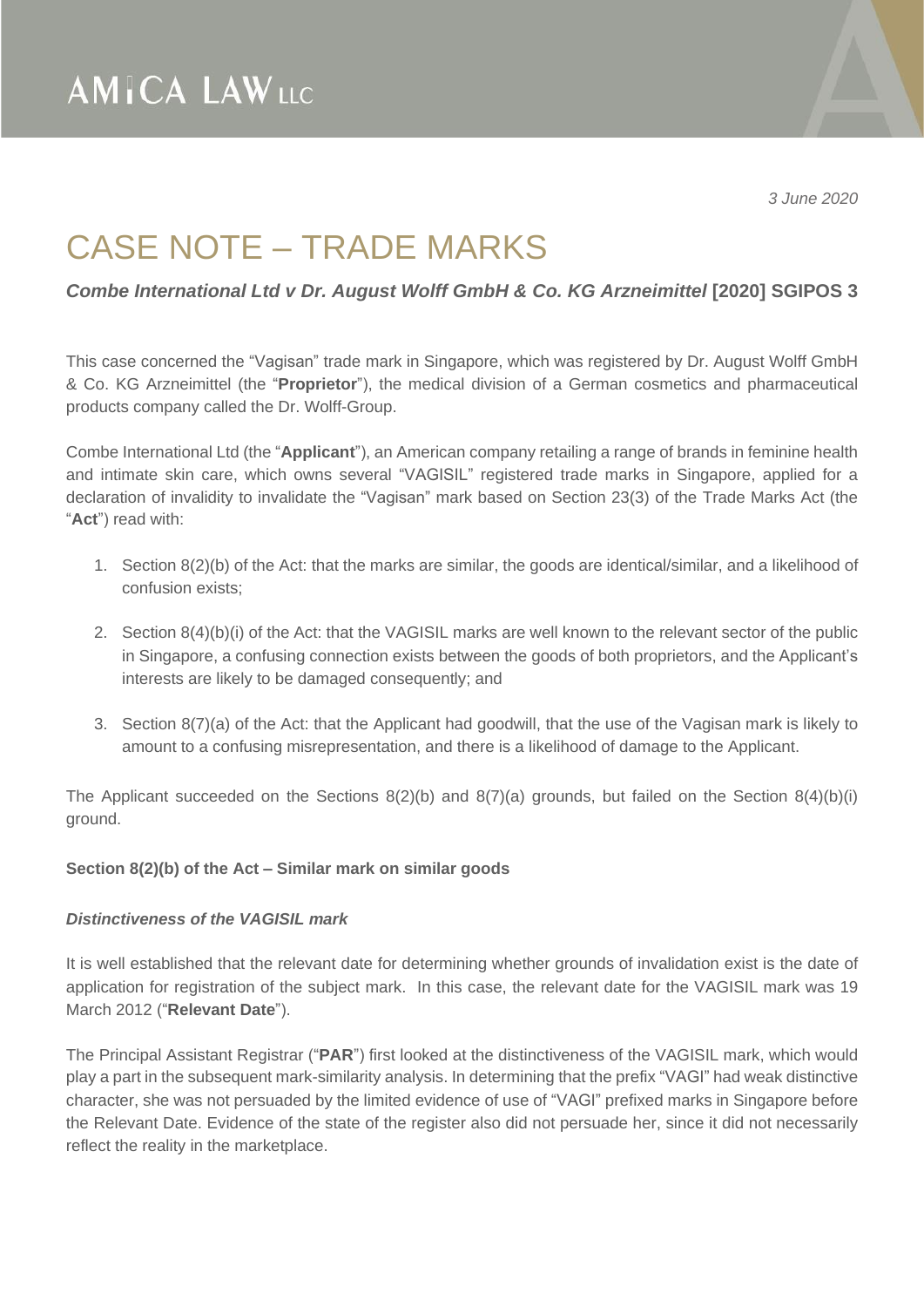# **AMICA LAWLLC**

She did however refer to dictionaries and found that there were an extremely small number of words in the English language beginning with the prefix "VAGI", and all but one of those words relate to vagina and vaginal health. Moreover, out of those words, "vagina" was the most commonly used word. Hence when encountering "VAGI" applied on the goods, the public is likely to recognise it as a short form of "vagina" and an indication of the intended treatment area. Consequently, "VAGI" has weak distinctive character.

Since the distinctiveness of the VAGISIL mark lies only in the combination of "VAGI" and "SIL" to form an invented word, the VAGISIL mark only possesses a normal level of distinctive character.

## *Similarity of Marks*

Comparing the marks "VAGISIL" and "Vagisan", the PAR found that they had an above average level of visual similarity. They share a majority of letters, the same structure and number of letters. Moreover, the distinctiveness in the way that "VAGI" has been conjoined with a three-letter suffix starting with "S" is also captured in "Vagisan". The difference of two letters at the end of the marks were insufficient to distinguish the marks sufficiently and substantially.

The PAR also found that the marks had an above average level of aural similarity, in light of the overall phonetic impression produced, which was influenced by both marks having the same number and sequence of syllables, and the rhythm and intonation of the marks. Both marks share two out of three identical syllables, with the third syllable beginning with the same "S" sound. Even though it is unlikely the last syllable will be slurred, overall, the marks are still aurally similar.

Since VAGISIL and Vagisan are both invented words with no dictionary meanings, the PAR found that they were conceptually neutral.

## *Similarity of Goods*

It was undisputed that the goods were similar - the Proprietor had conceded the same, and the PAR furthermore found that some identical goods were claimed, such as "cosmetics" and "pharmaceutical" products.

#### *Likelihood of Confusion*

With regard to the likelihood of confusion, the PAR emphasised a key distinction between two types of confusion - direct and indirect confusion. Direct confusion is where the consumer mistakes one mark for another. Indirect confusion is where consumers may perceive the marks are different, but still perceive that the goods or services of both marks originate from the same source, or economically linked or associated sources. This distinction was reiterated as the PAR analysed the relevant factors in the likelihood of confusion analysis.

In finding that there was a likelihood of confusion, the PAR took into account her earlier finding that the marks shared an above average level of similarity. She also opined that the goods may be purchased from a brickand-mortar shop – if so, customers would view the goods and the choice to buy the item is generally made visually, although oral communication with the assisting sales staff is not excluded. Where the goods are purchased online, customers would only perceive the marks visually. Since the marks are visually and aurally similar, this contributed to the likelihood of confusion.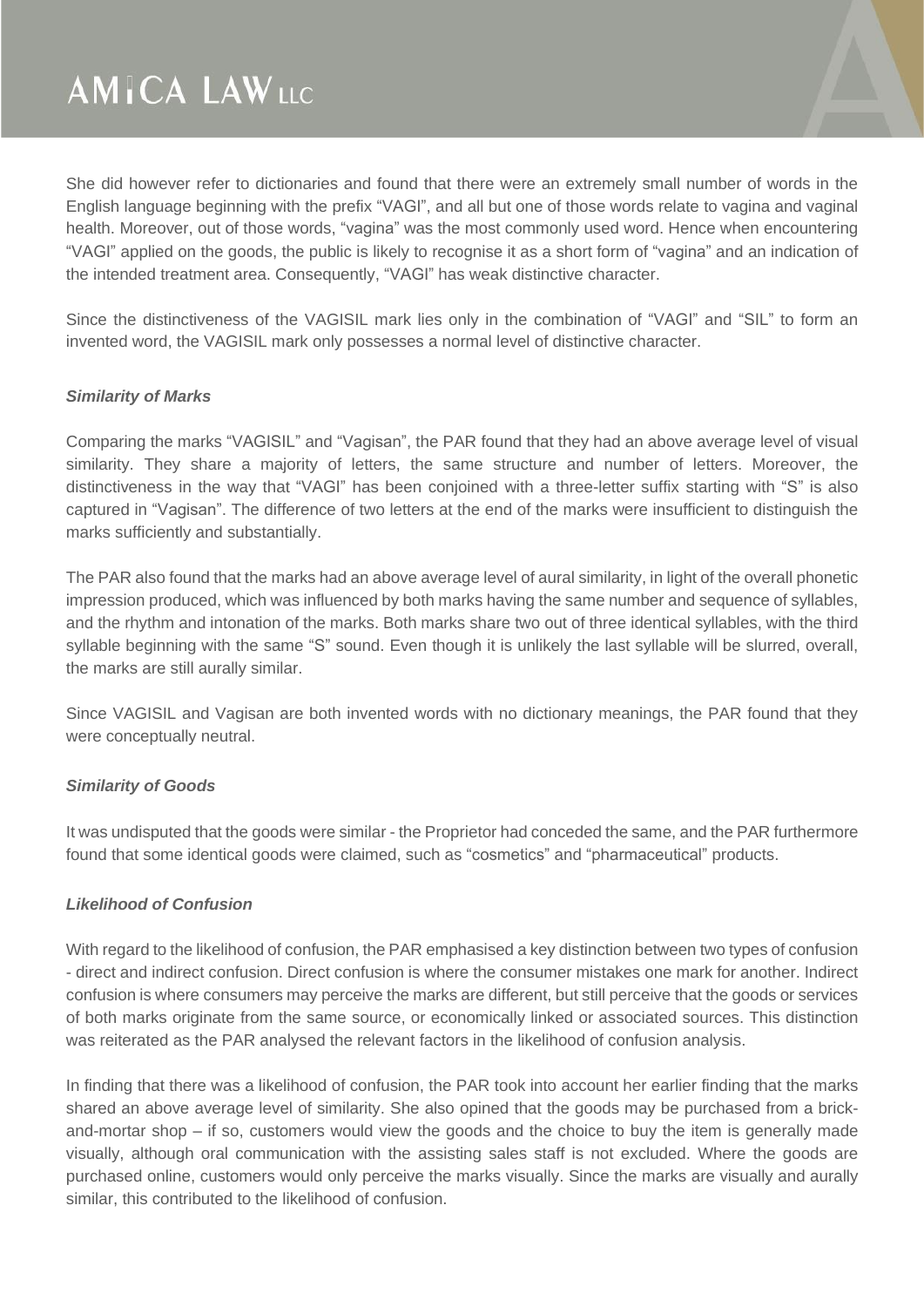The factors that did point away from a likelihood of confusion were the nature of the goods, and whether consumers would apply care in making their purchases. The PAR acknowledged that the goods in question, vaginal care products, are used on a part of the body that is intimate and sensitive, and consumers are likely to be careful in selecting and purchasing the goods. While this means that direct confusion is less likely, she clarified that there may still be indirect confusion due to the similarities between the marks, which is not necessarily dispelled by the fact that consumers are careful.

Given that the marks and goods are similar and there is a likelihood of confusion, the ground of invalidation under Section 8(2)(b) succeeded.

## **Section 8(4)(b)(i) of the Act – Well known mark**

Based on the evidence, the PAR was not convinced that the VAGISIL mark was well known in Singapore by the Relevant Date. First, most of the evidence provided by the Applicant post-dated the Relevant Date. Second, the Applicant did not provide context, which would have helped to demonstrate the significance of the evidence adduced. For instance, while the Applicant had adduced sales figures, the Applicant did not provide context as to the size of the market in Singapore for the goods and the market share held by the Applicant. Without the relevant context, the PAR commented that she was unable to reach the finding that the VAGISIL mark was well known in Singapore. Third, the relationship between some of the evidence to the mark being well known was not demonstrated. For instance, the Applicant adduced evidence of references made to VAGISIL in television shows, books and articles, but did not show what extent the relevant public in Singapore were exposed to them, or explain what effect, if any, they have on them. Without this crucial link established, the PAR opined that this evidence cannot assist her to reach a conclusion as to whether the VAGISIL mark was well known in Singapore.

As such, the ground of invalidation under Section 8(4)(b)(i) failed.

## **Section 8(7)(a) of the Act – Passing off**

It was not disputed that the Applicant has goodwill in Singapore. With regard to misrepresentation, the PAR took the opportunity to highlight the distinction that under Section 8(7)(a) the focus is on the mark as was actually used, and on the actual goods sold under it, whereas under Section 8(1) and (2), all normal and fair uses of the applicant's registered mark in relation to the registered goods may be considered. While the Applicant would sometimes use its VAGISIL mark in conjunction with a "V" device, the PAR found that this did not detract from the distinctiveness of the word VAGISIL and consumers would still distinguish the Applicant's goods by the word VAGISIL, with or without the "V" device. Due to the same reasons which successfully established a likelihood of confusion, misrepresentation is also made out. Finally, the PAR found that there was a real likelihood of damage to the Applicant's goodwill, engendered by both parties competing in the same line of products and the diversion of custom.

As such, the claim in passing off was made out, and the ground of invalidation under Section 8(7)(a) succeeded.